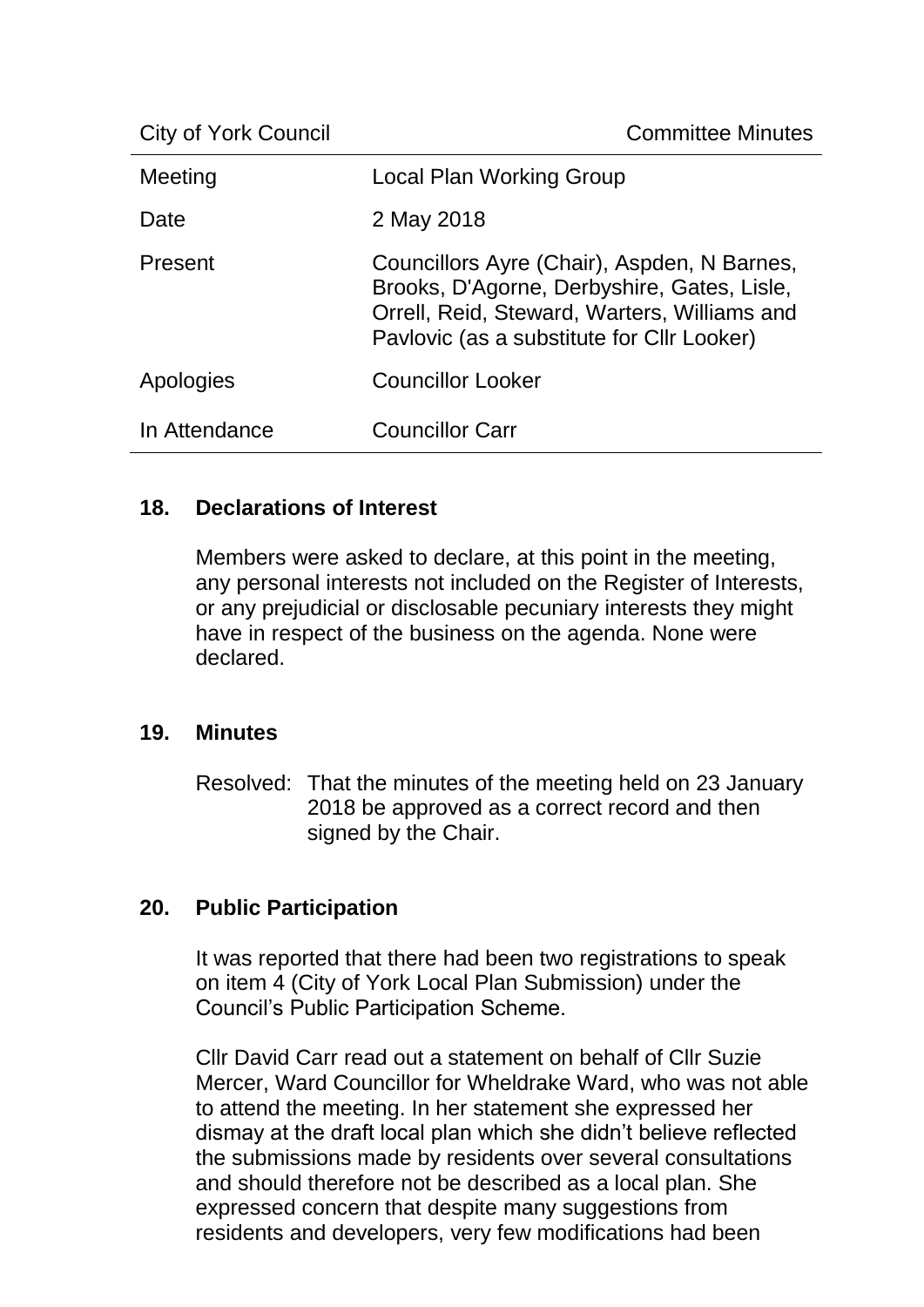made and many questions had gone unanswered and the concerns of residents and developers had gone unheeded for many of the larger sites around York. She referred specifically to concerns around sites ST15 (known as Whinthorpe or Langwith) and site SP1 The Stables, Elvington (the showpersons site) in Wheldrake Ward.

Mr Nick Love then addressed the Committee on behalf of CAMRA (Campaign for Real Ale). He stated that given the importance of York's pubs and their profile in the local economy, he was shocked at the absence of reference to pubs in the local plan. He stated that, in the past, the Executive had passed a resolution for the formation of pub friendly planning law in the local plan and expressed dismay that this seemed to have been ignored and the draft local plan did not reflect importance of public houses to people in York. He requested that public houses be added to the list of other community facilities to be protected, listed on page 122 of the report.

## **21. City of York Local Plan - Submission**

Members considered a report which set out the responses received to the Publication Draft Local Plan Consultation (Regulation 19) and asked them to recommend that Full Council approval of the Submission Draft (the Publication Draft) together with representations received thereon for submission for Examination.

The Forward Planning Team Manager provided an update to Members. She advised that recomendation (ii) in paragraph 2 of the report be amended to include reference to the Schedule of minor modifications as attached as Annex G so that it read:

*Recommend to Full Council that the Submission Draft Local Plan (Publication Draft) as attached at Annex A to this report, the Policies Map as attached at Annex B to this report and the Schedule of minor modifications as attached as Annex G to this report be approved for submission to the Secretary of State for examination.*

She also advised that paragraph 71 of the report should be amended to replace the reference to Annex D with Annex G and to remove the reference to Option 1 so that it read: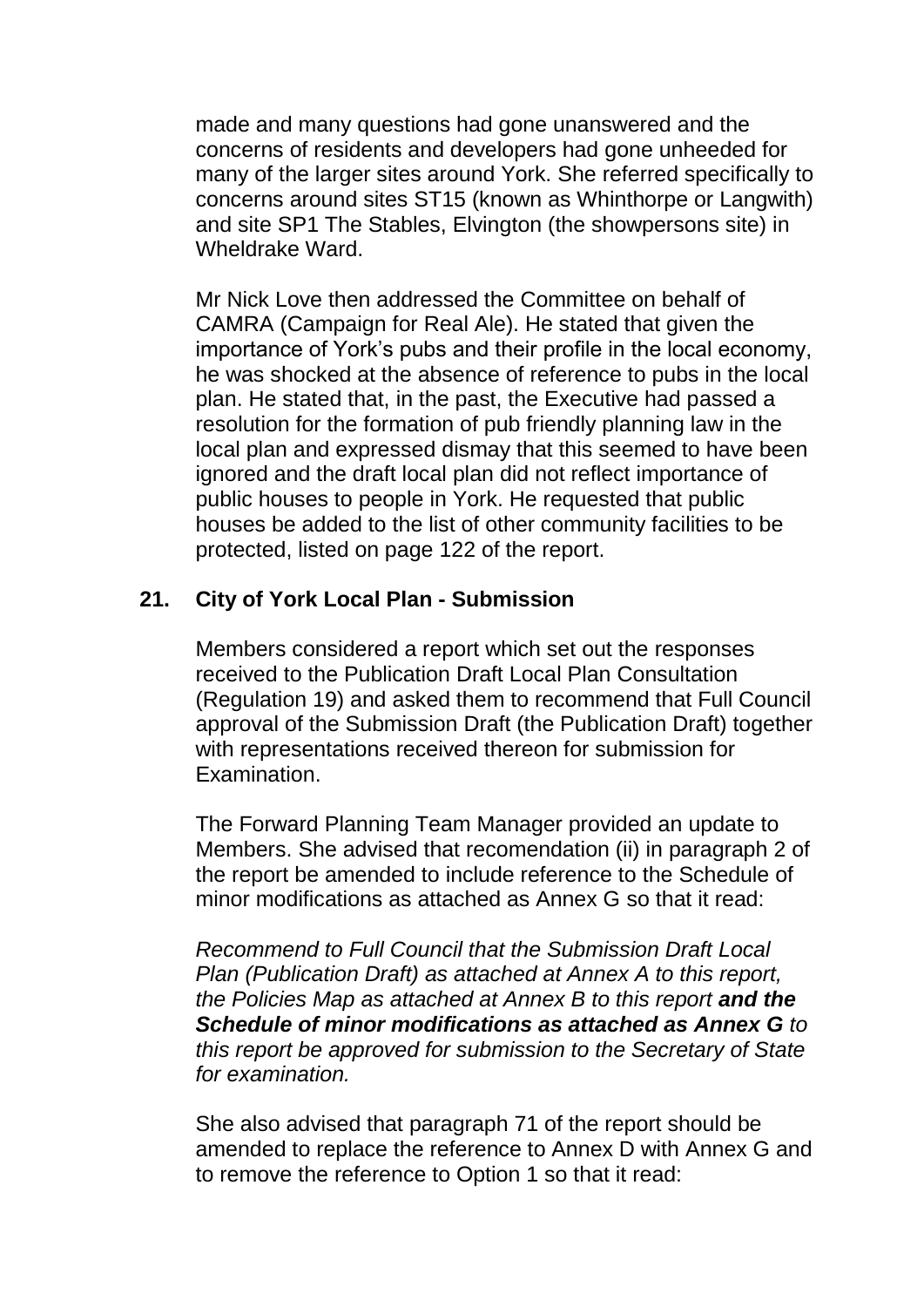*"If it is considered that, having taken into consideration the representations made, the appropriate option is to approve the Submission Version of the Local Plan (Annex A), the Policies Map (Annex B) and the Scheudle of minor modifications (Annex G) and allow it to be submitted for examination as per recomendation (ii), this would allow the Council to meet the required published timetable for submission by 31 May 2018."*

The Assistant Director for Planning and Public Protection advised Members that the only decision for Executive on 8 May and Full Council on 17 May was whether to submit the local plan for examination. He confirmed that officers' recomendation was that the plan was ready for submission. He warned that if a decision was made, by Executive or Council, not to submit the local plan but to revise it, then this would lead to the need for further consulation and months of delay and there was a likelihood that this would lead to government intervention. He drew Members attention to paragraphs 30-43 of the report which listed the important reasons and benefits toYork of having an up to date local plan.

In response to Member questions, officers provided the following information:

- although the main report only included a short summary of consultation responses, Annex C contained more detail with a summary for each of the policy areas.
- If the plan was submitted for examination, a full copy of all representations would be included and made available online.
- Many comments made at Reg 19 stage were very similar to those made at Reg 18 stage.
- The local plan was a strategic document. Supplementary Planning Documents which looked at issues such as transport and air quality were not prepared at this stage. They would add further details to strategic policies and follow on from plan production.
- Modifications had been made to the plan throughout the representation process and officers believed that the plan was in the best possible position it could be in at this stage, and was ready for submission for examination. The public enquiry process may make amendments if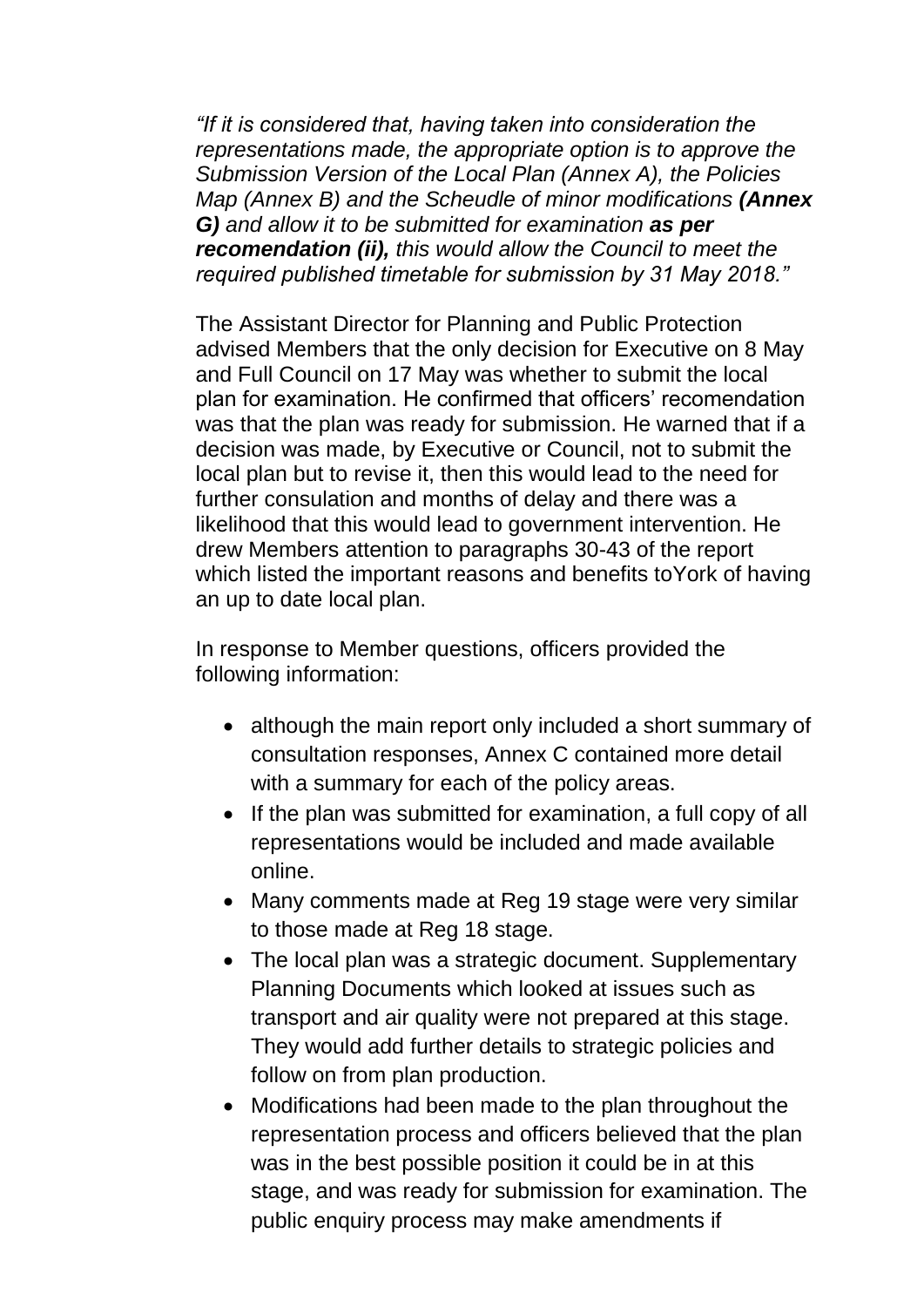considered necessary by the Inspector in order to make the Plan 'sound'. Soundness was set out in paragraph 15 of the report.

- In response to discussion regarding whether the Executive had previously agreed that public houses be included in a list of community facilities, officers agreed to obtain legal advice to determine whether it was possible to add public houses to the list of other community facilities. If this was classed as a material change, it would not be possible at this stage but could be looked at during the examination process.
- With regard to recommendation (v) which delegated authorisation to officers to agree further or revised responses or proposed changes during the examination process, it was noted that decisions on any material changes would be taken back by officers to the body which delegated authority to them, i.e. Executive. Although the Local Plan Working Group was not a statutory body, it was envisaged that some changes would come back to the Group for consideration. Any decisions taken by officers on changes to be made would be published online and were subject to call in by scrutiny. Members asked that clarity on this process be provided.

It was moved and seconded that the recommendations in the report be approved subject to recommendation (ii) being amended to include reference to the Schedule of minor modifications as attached as Annex G and that officers be asked to provide clarification to the Executive on whether it was possible to add public houses to the list of other community facilities in policy HW1 and the process around publication of decisions made by officers in relation to recomendation (v).

During debate, the following concerns were raised in relation to the local plan being submitted for examination:

• The plan was not in the interests of the people of York  $-$  it ignored whole sections of the consultation responses and failed to tackle York's housing crisis and was not a sound plan on that basis.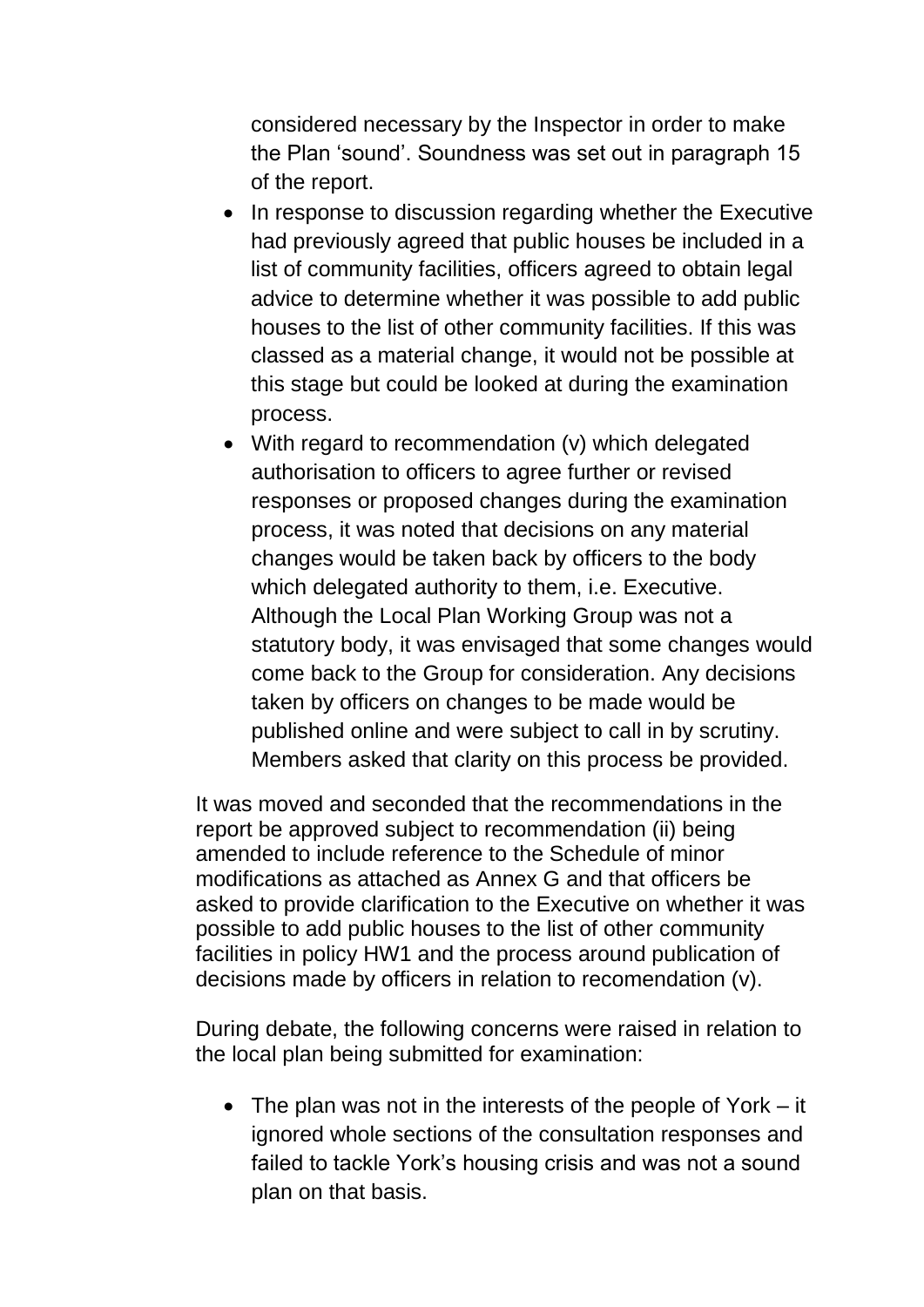- The previous plan included new community infrastructure however this plan has scaled back development and the community infrastructure has been lost
- Employment opportunities in York Central had been scaled back in order to fit in additional housing which was of the wrong sort
- The Plan did not meet the needs of most vulnerable residents of city.
- The inner boundary of the Green Belt would stifle growth of city. Viable sustainable green sites could have been exploited to ensure city growth.
- There were some areas which could be compromised on without going back to the drawing board.
- Members should not be distracted by threat of government intervention.

The following comments were made in support of the recommendations set out in the report to submit the plan for examination.

- It was a sound plan in its current form which would see York move forward to provide housing, employment and recreation opportunities for its residents. Officers had advised that they believed the plan was as sound as possible at this stage in the process and ready for submission for examination.
- Brownfield First would be delivered. It provided the opportunity for the city to have an uplift of housing and also to protect its greenbelt.
- The plan delivered a high percentage of affordable housing
- No significant changes could be made to the plan at this stage as this could lead to a minimum of 2-3 months delay, and likely government intervention.
- $\bullet$  It was unfair to say that the plan was developer lead  $-$  it had been made as easy as possible for the public to engage in the process. It was a local plan supported by local residents
- Huge compromises had been made on all sides to get to this point in the process. Officers should be praised for the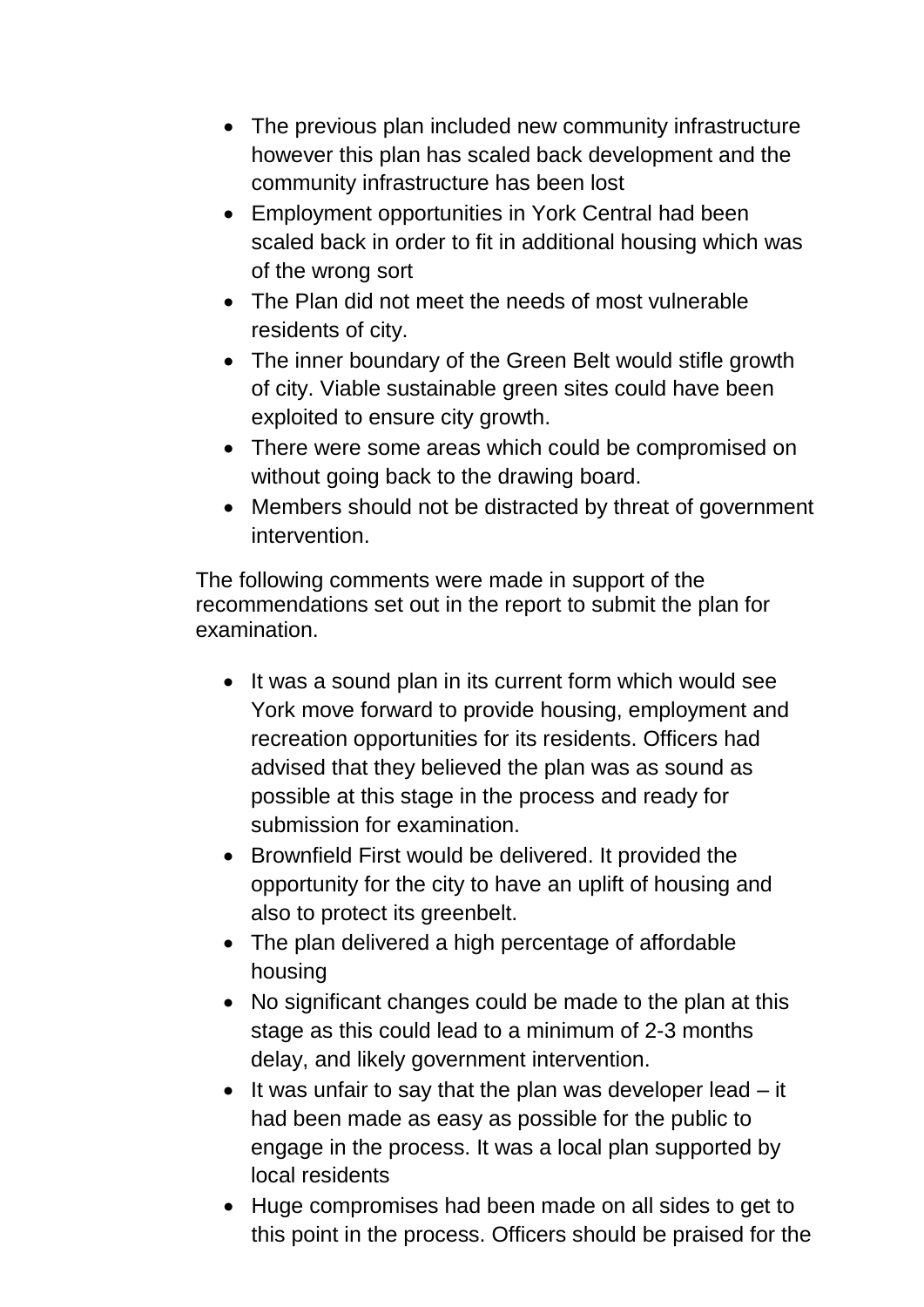time they had put into preparing the plan and thanks should be given to all those people whose passion had got the plan to this stage.

After a full and thorough debate it was,

Resolved:

- (a) That officers be asked to investigate and provide clarification to the Executive with regard to:
	- (i) whether it was possible to add public houses to the list of other community facilities at this stage in the local plan process.
	- (ii) the process for publishing decisions made by officers in relation to agreeing any further or revised responses or proposed changes during the examination process, as per recommendation (b) (v) below.
- (b) That the Local Plan Working Group recommends to Executive to:
	- (i) Consider the representations received on the Publication Draft Local Plan (Regulation 19)

Reason: to consider whether to recommend to Full Council to progress to submission of the Plan for examination.

(ii) Recommend to Full Council that the Submission Draft Local Plan (Publication Draft) as attached at Annex A to this report, the Policies Map as attached at Annex B to this report *and the Schedule of minor modifications as attached as Annex G to this report* be approved for submission to the Secretary of State for examination.

Reason: So that an NPPF compliant Local Plan can be progressed in accordance with the Council's Local Development Scheme.